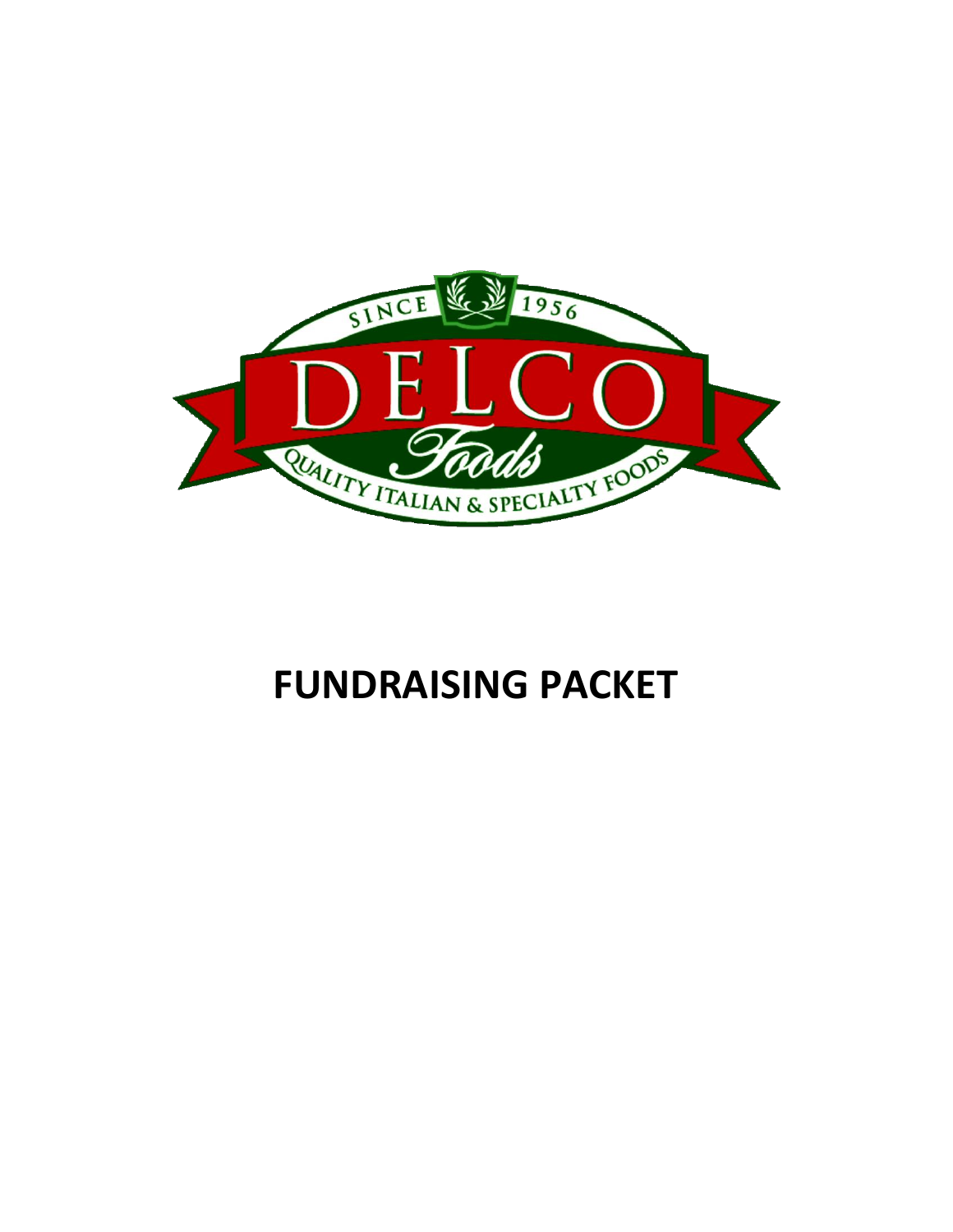### **Welcome to your first Pizza Fundraiser!**

The following pages provide ideas and examples which other groups have designed to organize their pizza sales. Mix, match or create your own forms to satisfy your needs. Allow your sales to reach their full potential by assigning an individual to serve as Project Chairperson. For larger sales, form additional committees to work in direct areas like sales material design, assembly and distribution. Assign someone to handle money collection. Let someone supervise production set up, assembly, pick up or delivery.

If this is your first sale, allow plenty of time to plan properly. Consider using the following four week action plan. After going through the process one time, you will be able to complete everything in nearly half the time during your next sale. Sample forms are available in this packet as well. Contact us if you need Word files of any of these documents.

# **Week #1** –

- Form steering committees (for larger sales), then plan and assign their responsibilities.
- Secure a location with space, tables and refrigeration to store ingredients and assemble your pizzas.
- Determine selling prices. Cost per pizza is typically around \$5 to \$6.
- Design, print and assemble your sales kits for each person involved.
- Have a sales rollout meeting with everyone. Let them know what and when things will happen – dates you will be selling, deadline dates, production date, and customer pickup or delivery information.
- Make sure that people sign up to help during the production day.

# **Week #2** –

- Conduct your sale for approximately two weeks. This keeps the sale short and exciting. Your customers also won't have to wait long for their pizzas.
- Start planning the production date and what you will need to be prepared.

## **Week #3** –

- Delivery may be available for ingredients to assemble 300 pizzas or more (with one week lead time). All other orders can be picked up at Delco's Will Call window at the warehouse located at 4850 West 78<sup>th</sup> Street – Indianapolis, IN 46268.
- Contact Delco Foods at 317-876-1951 with the total number of pizzas you have sold per each variety of pizza you will be assembling. Notify Delco one week prior to your pickup or delivery. Delco will total the order and figure the needed ingredients according to our recommended measurements (found on the Measurements page of this Packet). If you choose to use your own measurements, it will be the customer's responsibility to calculate and order the exact quantities for shipping.
- After you have your total pizza counts, you can copy our baking instructions to attach to each pizza sold.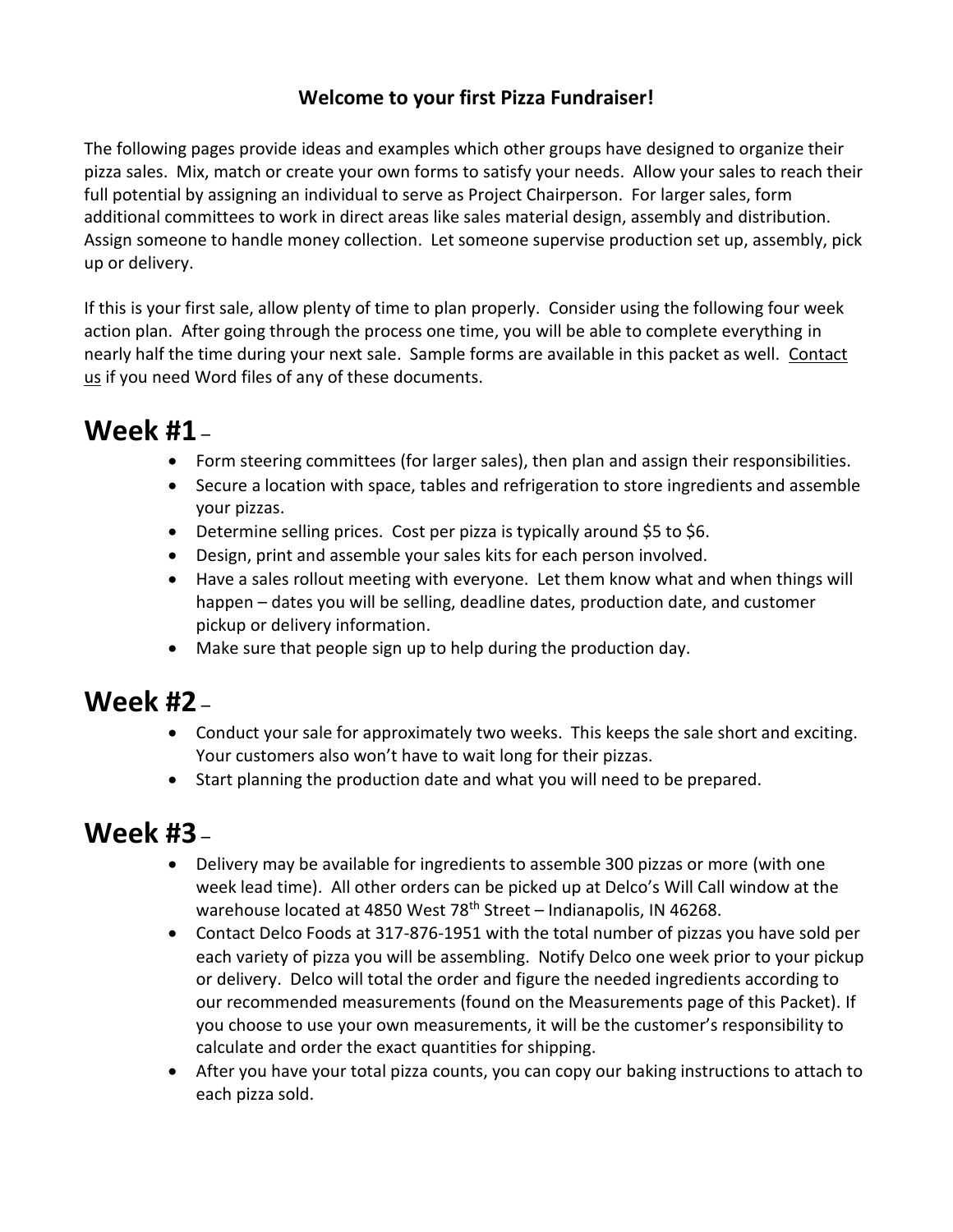# **Week #4** –

- Call Delco Foods and schedule your pickup or delivery.
- Schedule enough help to receive your order and store all refrigerated products properly. Position your tables, fold the pizza boxes, and count the cardboard circles that the crusts will be stacked on later.
- For the production day, schedule enough people to help about one hour prior to your mass production crew. Stack the crusts on cardboard circles, stock ingredients, open sauce, and store the additional ingredients to refill work stations during production. Be sure to hold some product back, so you don't open more than you need.
- Sell, save or donate any unused cheese, meats and produce items. You can only return unopened cans and unopened full cases of paper items for credit from Delco.
- Give instructions to the mass production crew and assign stations. Make sure all crew members understand the importance of sanitary procedures and have a hand washing station available for use.
- Have customers arrive during a designated window to pick up pizzas or set up a delivery system.
- Clean stations and store any leftover products.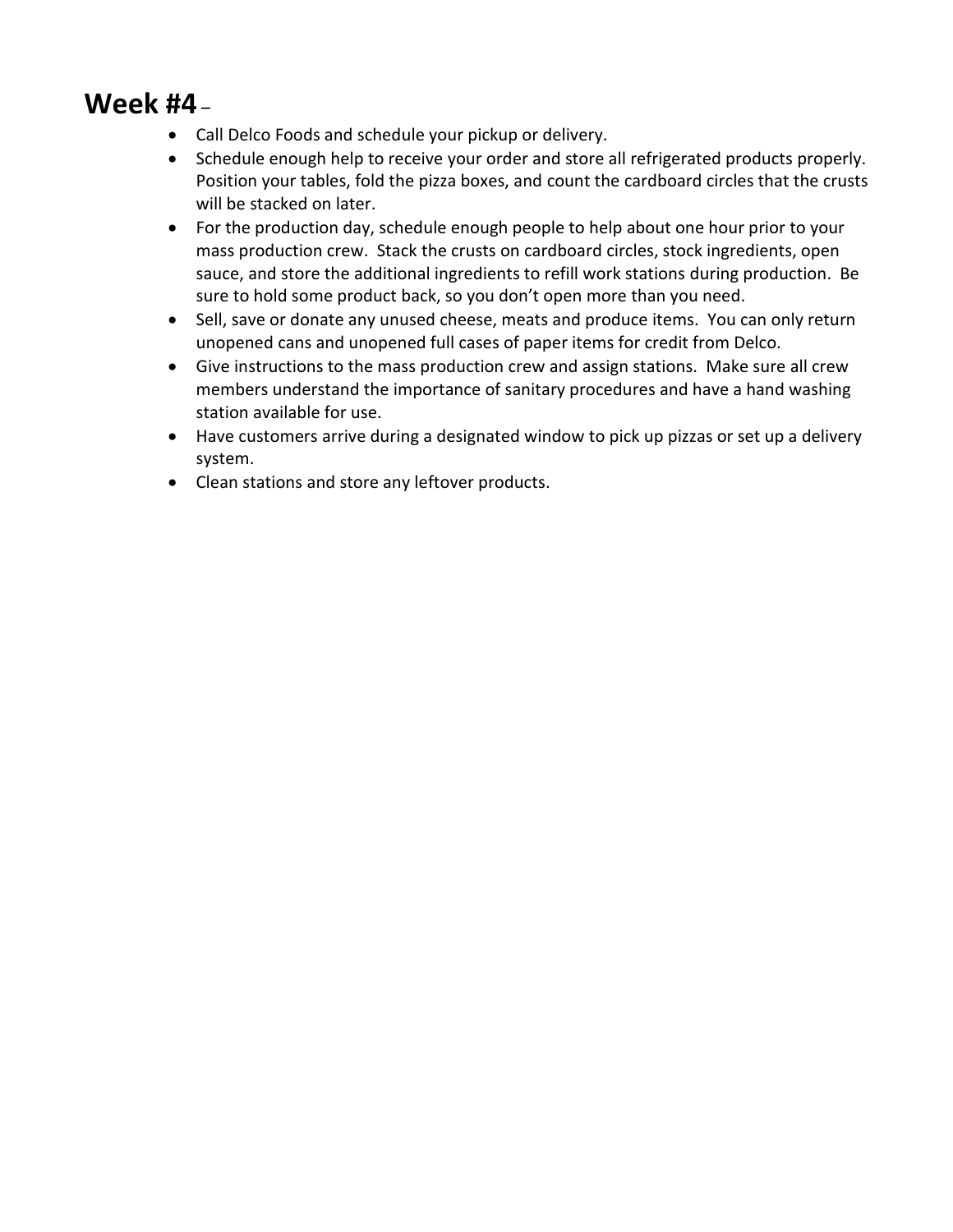### **Delco Pizza Fundraiser Measurements**

1 – 14" Circle per Pie

1 – 14" Crust per Pie

4 oz. Heaping Ladle of Sauce = 6 oz. (each can of sauce contains approx. 100 oz.)

16 oz. Tumbler of Sausage per Pie = 8 oz. wt.

30 Slices of Pepperoni per Pie = 2 oz. wt. (all pies receive 30 slices whether single item or combo)

1 – 20 oz. Tumbler of Cheese per Pie = 11 oz. wt

2 – 2 oz. Soufflé Cups of Mushrooms = 2 oz. wt

2 – 2 oz. Soufflé Cups of Diced Peppers = 2 oz. wt

2 – 2 oz. Soufflé Cups of Diced Onions = 2 oz. wt

2 – 2 oz. Soufflé Cups of Olives = 2 oz. wt.

1 – Poly Bag per Pie

 $1 - 14$ " Box per Pie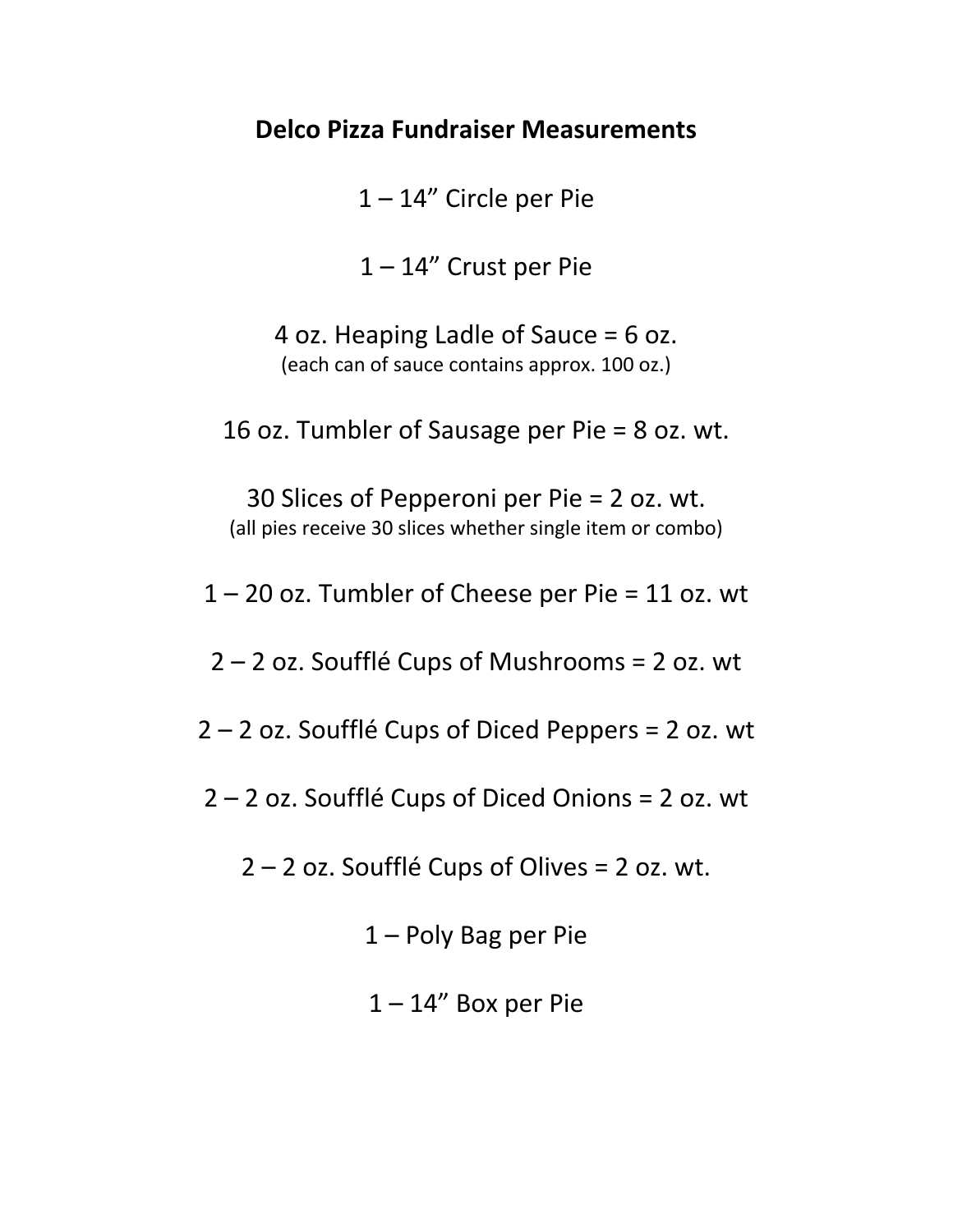### **PARENT'S CLUB ANNUAL PIZZA BLAST PROJECT STEPS**

| <b>Dates</b>           | Who?                  | <b>Action</b>                                                        |  |  |  |  |
|------------------------|-----------------------|----------------------------------------------------------------------|--|--|--|--|
| By Sept 6th            | Pizza Committee       | Coaches' Letter: Print an announcement for coaches to distribute to  |  |  |  |  |
|                        |                       | players announcing the fundraiser and sales roll out meeting         |  |  |  |  |
|                        |                       | (encourage parents to attend as well).                               |  |  |  |  |
|                        |                       | Form Member Steering Committee for each class and elect a            |  |  |  |  |
|                        |                       | chairperson for each group. Collect their contact information.       |  |  |  |  |
| By Sept 7th            | Pizza Committee       | Assemble 500 packets - requires 1 sales form and 15 pickup           |  |  |  |  |
|                        | & Steering            | reminders                                                            |  |  |  |  |
|                        | Committee             | Supplies: 500 envelopes, 500 sales forms, 7500 pickup reminders,     |  |  |  |  |
|                        |                       | stapler, paper cutter (to cut pickup reminders)                      |  |  |  |  |
|                        |                       | Explain the sales goals, what it will help us accomplish and         |  |  |  |  |
|                        |                       | everyone's role in a successful fundraiser.                          |  |  |  |  |
|                        |                       | Explain the process of filling out sales forms.                      |  |  |  |  |
|                        |                       | Explain deadline dates, production date and pickup and/or delivery   |  |  |  |  |
|                        |                       | procedures.                                                          |  |  |  |  |
|                        |                       | Have production sign up sheets ready for Roll Out Meetings.          |  |  |  |  |
| Sept 12th              | Steering              | Kit distribution and sales Rollout Meetings                          |  |  |  |  |
| $5:15-5:45$            | Committee             | All parents that show up will be asked to sign up for production day |  |  |  |  |
|                        | $(7th$ & $8th$ grade) |                                                                      |  |  |  |  |
| Sept 13th              | Steering              | Kit distribution and sales Rollout Meetings                          |  |  |  |  |
| 5:30-6pm               | Committee             | All parents that show up will be asked to sign up for production day |  |  |  |  |
|                        | (Freshmen)            |                                                                      |  |  |  |  |
| Sept 22nd              | Pizza Committee       | Turn in money and completed sales forms with envelopes (new          |  |  |  |  |
|                        |                       | envelopes will be issued)                                            |  |  |  |  |
| Sept 28 <sup>th</sup>  | Pizza Committee       | Turn in money and completed sales forms with envelopes - Final       |  |  |  |  |
|                        |                       | Day - $7^{th}$ & $8^{th}$                                            |  |  |  |  |
| Sept 29th              | Pizza Committee       | Turn in money and completed sales forms with envelopes - Final       |  |  |  |  |
|                        |                       | Day - Freshmen                                                       |  |  |  |  |
| By Oct 7 <sup>th</sup> | Pizza Committee       | <b>Print Baking Instructions</b>                                     |  |  |  |  |
| Oct 7 <sup>th</sup>    | All Committees        | Setup for production. Need access to coolers, freezer & can opener   |  |  |  |  |
| $3-6$ pm               |                       |                                                                      |  |  |  |  |
| Oct 8 <sup>th</sup>    | All Committees &      | Make pizzas                                                          |  |  |  |  |
| 7am-noon               | Pizza Production      |                                                                      |  |  |  |  |
|                        | Parents               |                                                                      |  |  |  |  |
| Oct 8 <sup>th</sup>    | All Committees        | Pickup & Delivery                                                    |  |  |  |  |
| Noon-2pm               |                       |                                                                      |  |  |  |  |

Collect money, give to chairperson Sept 22, 29 & 30

Enter all orders into computer for pickup delivery day Sept 22, 29, 30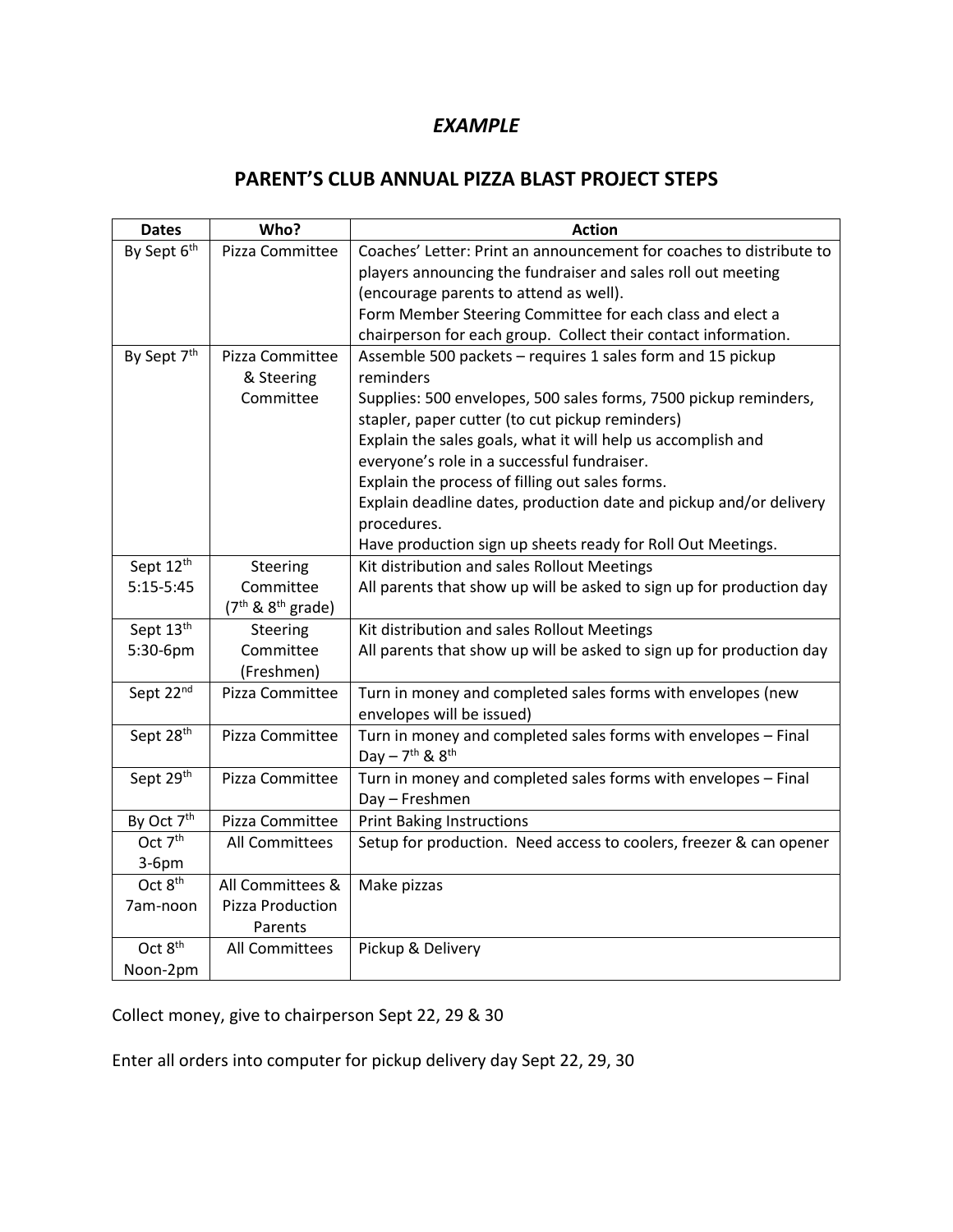#### **Pizza Fundraiser Letter**

March 16, 2016

Dear Anywhere School Baseball Parents,

The Anywhere School Baseball organization has planned a great fundraiser. We will be making and selling pizzas. These pizzas are made from all fresh ingredients, including 100% real mozzarella cheese. Each pizza comes ready to bake or it may be frozen for future use.

This fundraiser will help defray the cost of a Media Guide and T-Shirts for the "Junior Grizzly Baseball Program". The Media Guide is filled with Anywhere Baseball information (e.g. coaches and player profiles, baseball records, season forecast and much more). It will be available as you enter the ballgames. The newly implemented "Junior Grizzly Baseball Program" encourages younger ballplayers in the community to become more involved with the high school baseball program and its players.

These items, while being great assets to the program, add a large expense to the Baseball budget. Add these expenses to the field renovations started in the fall and it becomes apparent as to why additional monies will be needed. These additional funds will allow the Anywhere Baseball program to expand and grow.

We encourage all Baseball parents to purchase a supply of pizzas for quick and easy meals after ballgames. Instead of stopping for a burger and fries, head for the comfort of your own home, and in approximately 15 minutes, you can have a fresh, hot pizza straight from the oven. Think of the time and money you will save! We would like each family to sell at least 15 pizzas. Please help make this project a success. Other organizations have proven this to be a very profitable and relatively easy project.

All pizzas must be picked up at Anywhere High School on Saturday, April 16 between 12 – 2pm. Any pizzas not picked up at that time will be considered a donation to the Baseball Program.

We will be sending out order forms later this week.

Thank you for your support by selling these great tasting pizzas!

Anywhere School Baseball Fundraising Committee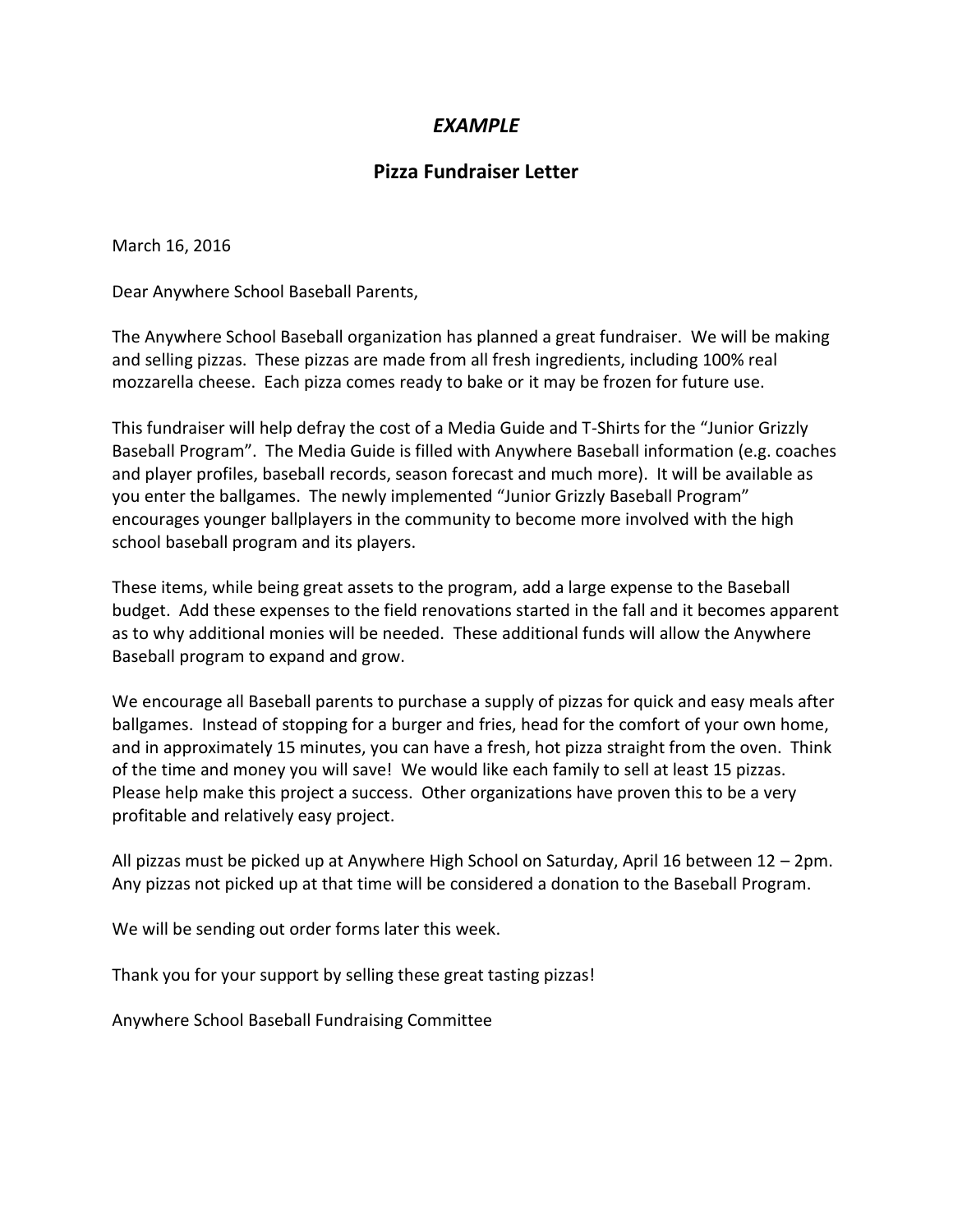#### **PARENT'S CLUB FOOTBALL ANNUAL PIZZA BLAST!**

Make checks payable to Parent's Club Football Collect all money at the time of sale Each parent/player goal is to sell at least 12 pizzas

#### **Sales Instructions:**

**Step 1:** Have your envelope with order sheet, pickup reminders, a pen and some money to make change.

**Step 2:** Introduce yourself properly. (Read this each time or memorize your own sales pitch). I'm \_\_\_\_\_\_\_\_\_\_\_\_\_\_\_\_\_\_\_\_ and we are working hard to help Parent's Club Football raise funds to help support programs for our student athletes by selling fresh pizzas. Would you please help us by ordering one or more of our great pizzas?

**Step 3:** Take order by marking your customer's selections with the number of each pizza they wish to purchase and be sure to write their name, address and phone number.

**Step 4:** Collect money at time of order. Make checks payable to: Parent's Club Football. Give the customer a pickup reminder note.

| First turn in date $-$ | All teams – Thursday, Sept 22 – before practice (new<br>envelopes will be issued)      |
|------------------------|----------------------------------------------------------------------------------------|
| Final turn in $-$      | $7th$ & 8 <sup>th</sup> grades – Wednesday, Sept 28 <sup>th</sup> – before<br>practice |
| Final turn in $-$      | Varsity, Reserve & Freshmen - Thursday, Sept 29th -<br>before practice                 |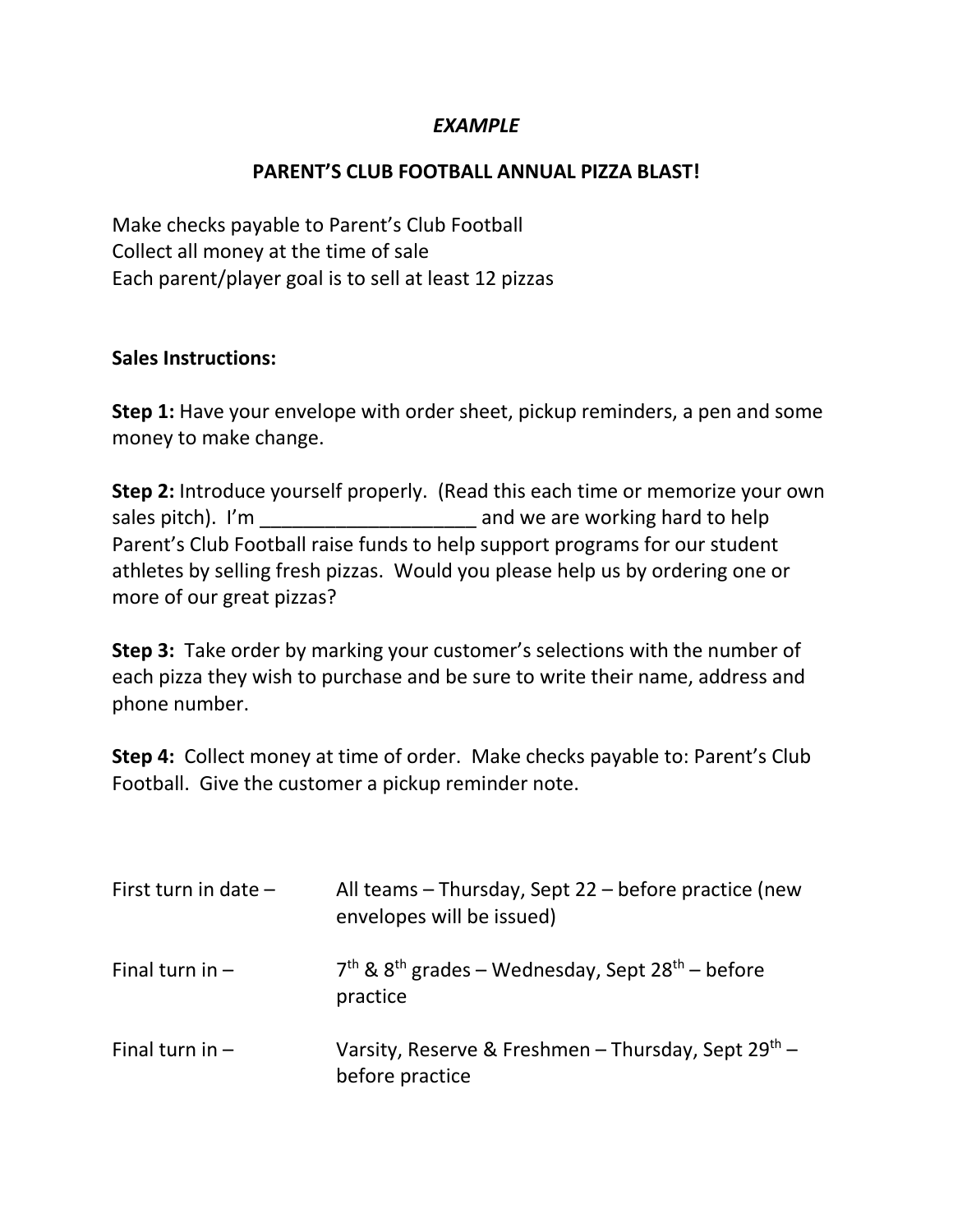| Name                                    | $\sim$ $\sim$ $\sim$       |
|-----------------------------------------|----------------------------|
|                                         |                            |
| Phone.<br>________________<br>_________ | Grado<br>_________________ |

#### **Where to Sell** Neighbors, Family, Grandparents, Aunt/Uncles, Parents' Work, Friends, School, Everyone!!

|      |         |       | $14^{\prime\prime}$ | $14''$  | 14''      | 14''      |                   |
|------|---------|-------|---------------------|---------|-----------|-----------|-------------------|
|      |         |       | Cheese              | Sausage | Pepperoni | Saus/Pepp | Total<br>\$\$\$\$ |
| Name | Address | Phone | \$10                | \$10.50 | \$10.50   | \$11      |                   |
|      |         |       |                     |         |           |           |                   |
|      |         |       |                     |         |           |           |                   |
|      |         |       |                     |         |           |           |                   |
|      |         |       |                     |         |           |           |                   |
|      |         |       |                     |         |           |           |                   |
|      |         |       |                     |         |           |           |                   |
|      |         |       |                     |         |           |           |                   |
|      |         |       |                     |         |           |           |                   |
|      |         |       |                     |         |           |           |                   |
|      |         |       |                     |         |           |           |                   |
|      |         |       |                     |         |           |           |                   |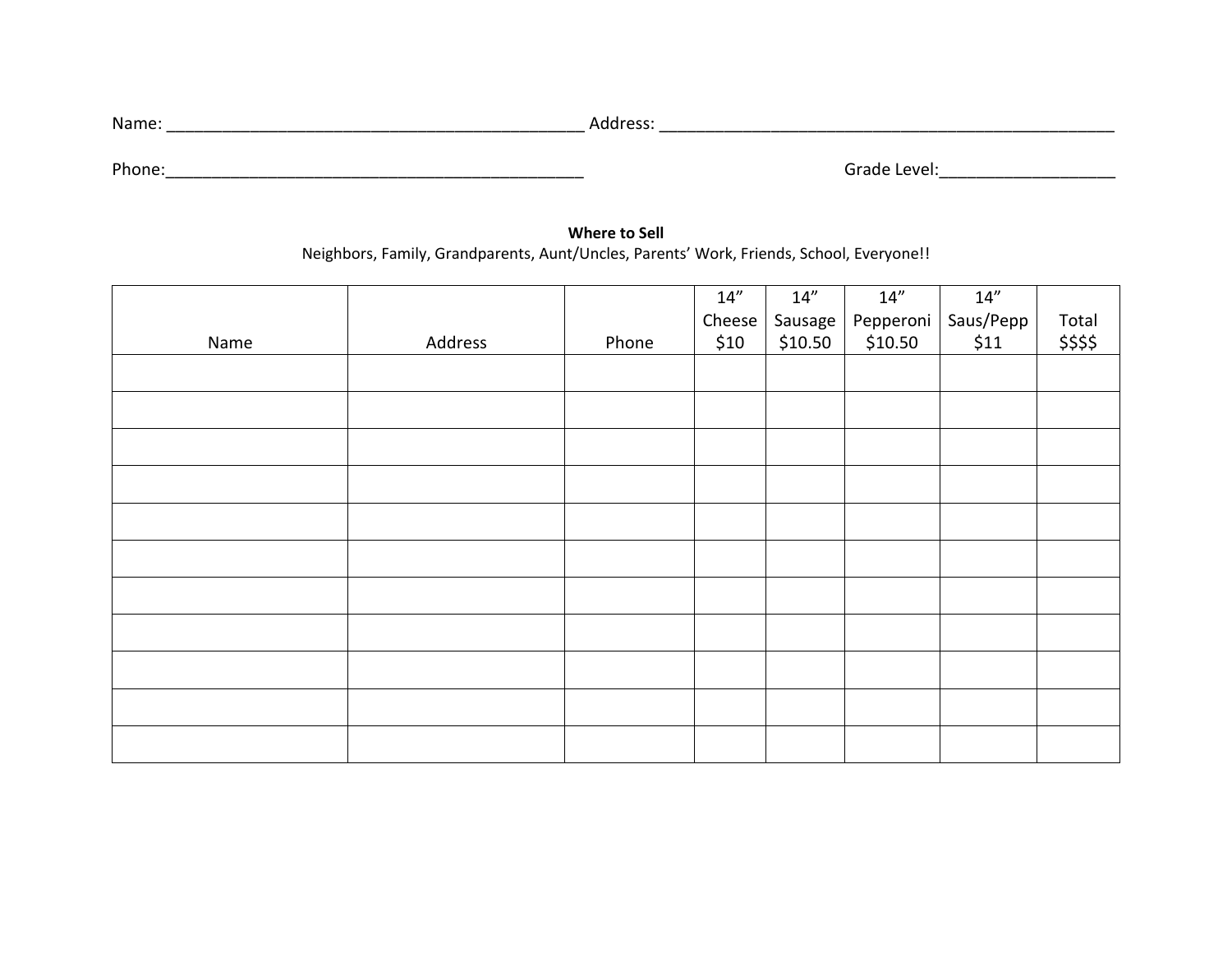### **PIZZA PICKUP REMINDER**

Oct 8<sup>th</sup> Noon-2pm

Middle School 5555 West Main Street Anywhere, IN

#### **PIZZA PICKUP REMINDER**

Oct 8<sup>th</sup> Noon-2pm

Middle School 5555 West Main Street Anywhere, IN

#### **PIZZA PICKUP REMINDER**

Oct 8<sup>th</sup> Noon-2pm

Middle School 5555 West Main Street Anywhere, IN

#### **PIZZA PICKUP REMINDER**

Oct 8<sup>th</sup> Noon-2pm

Middle School 5555 West Main Street Anywhere, IN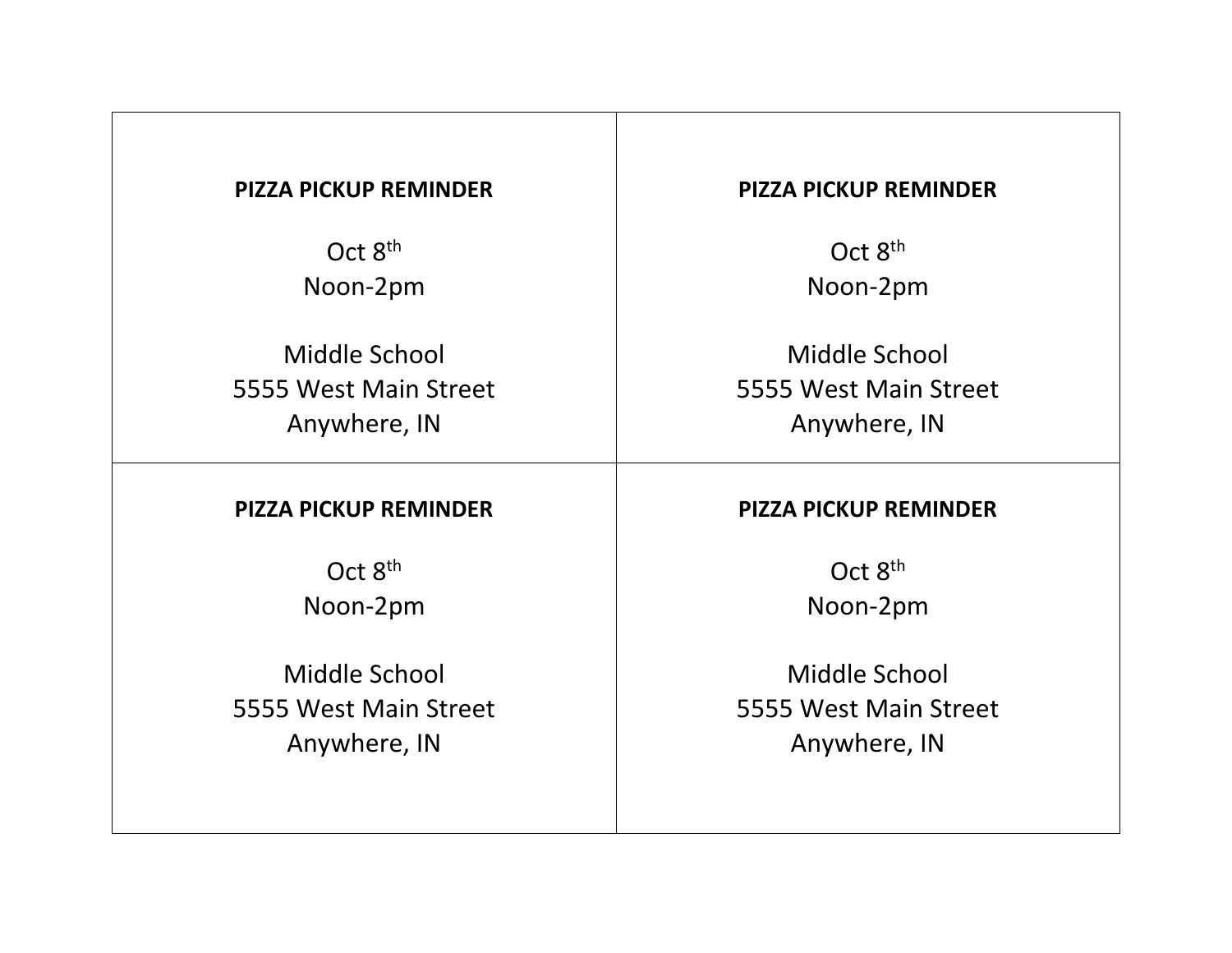| <b>How to Bake the Perfect Pizza</b>                               | <b>How to Bake the Perfect Pizza</b>                               |  |  |  |
|--------------------------------------------------------------------|--------------------------------------------------------------------|--|--|--|
| Thank you for supporting our Pizza Sale! Our pizzas are made       | Thank you for supporting our Pizza Sale! Our pizzas are made       |  |  |  |
| from all fresh ingredients, including 100% real mozzarella         | from all fresh ingredients, including 100% real mozzarella         |  |  |  |
| cheese. Each pizza is ready to bake or freeze when delivered to    | cheese. Each pizza is ready to bake or freeze when delivered to    |  |  |  |
| you.                                                               | you.                                                               |  |  |  |
| Baking Instructions - Remove the pizza from the box, preheat       | Baking Instructions - Remove the pizza from the box, preheat       |  |  |  |
| your oven to 400° - 450° F. Place pizza directly on the oven       | your oven to 400° - 450° F. Place pizza directly on the oven       |  |  |  |
| rack or on a cooking screen (not on a cookie sheet) and bake for   | rack or on a cooking screen (not on a cookie sheet) and bake for   |  |  |  |
| 8 to 10 minutes or until cheese is melted and crust is browned.    | 8 to 10 minutes or until cheese is melted and crust is browned.    |  |  |  |
| If the pizza is frozen, we find it is better to let it thaw before | If the pizza is frozen, we find it is better to let it thaw before |  |  |  |
| baking.                                                            | baking.                                                            |  |  |  |
| Enjoy your pizza!                                                  | Enjoy your pizza!                                                  |  |  |  |
| <b>How to Bake the Perfect Pizza</b>                               | <b>How to Bake the Perfect Pizza</b>                               |  |  |  |
| Thank you for supporting our Pizza Sale! Our pizzas are made       | Thank you for supporting our Pizza Sale! Our pizzas are made       |  |  |  |
| from all fresh ingredients, including 100% real mozzarella         | from all fresh ingredients, including 100% real mozzarella         |  |  |  |
| cheese. Each pizza is ready to bake or freeze when delivered to    | cheese. Each pizza is ready to bake or freeze when delivered to    |  |  |  |
| you.                                                               | you.                                                               |  |  |  |
| Baking Instructions – Remove the pizza from the box, preheat       | Baking Instructions - Remove the pizza from the box, preheat       |  |  |  |
| your oven to 400° - 450° F. Place pizza directly on the oven       | your oven to 400° - 450° F. Place pizza directly on the oven       |  |  |  |
| rack or on a cooking screen (not on a cookie sheet) and bake for   | rack or on a cooking screen (not on a cookie sheet) and bake for   |  |  |  |
| 8 to 10 minutes or until cheese is melted and crust is browned.    | 8 to 10 minutes or until cheese is melted and crust is browned.    |  |  |  |
| If the pizza is frozen, we find it is better to let it thaw before | If the pizza is frozen, we find it is better to let it thaw before |  |  |  |
| baking.                                                            | baking.                                                            |  |  |  |
| Enjoy your pizza!                                                  | Enjoy your pizza!                                                  |  |  |  |